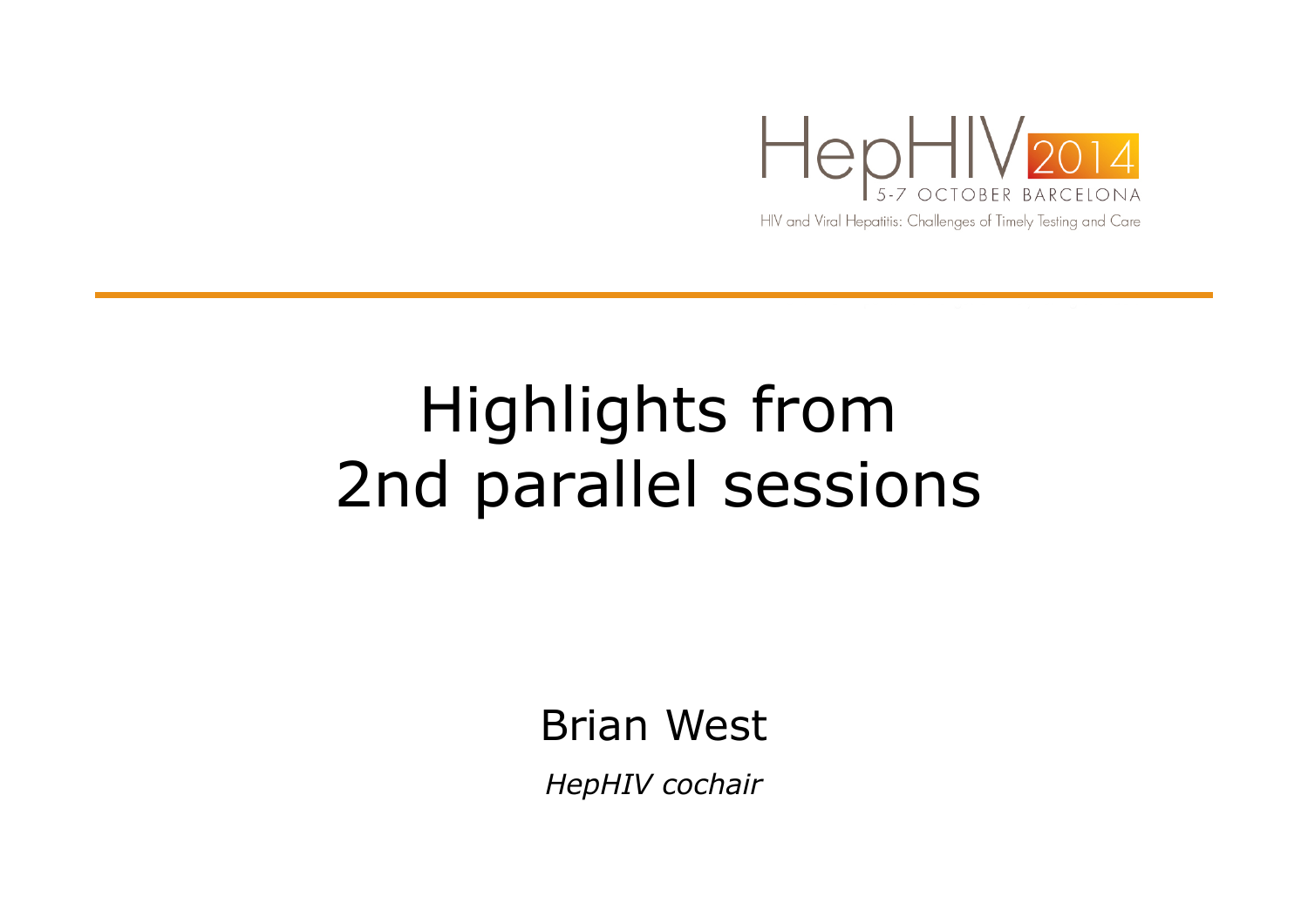## Parallel session 4: Key populations 2

**'**



- • **In Croatia, 84% of new HIV diagnoses are among MSM**, the highest percentage in the EU – even though the testing rate for MSM is lower than in other EU countries. *(PS4/1)*
- $\bullet$ In Spain, Medicos del Mundo has had better HIV testing uptake for migrants in **Spain than the national testing venues**, especially for sex workers and undocumented migrants.
- $\bullet$  **A Dutch hepatitis screening and education campaign targeting Chinese migrants** found that awareness was low – and that 6% were infected with HBV, suggesting the need for a targeted national campaign. *(PS4/3)*
- $\bullet$  Online surveys on gay websites found that **migrant MSM in Spain believe they have no access to HIV testing and have little contact with prevention programs.***(PS4/4)*
- $\bullet$  A study of hepatitis C among migrants in Switzerland discovered **a large number of older migrants from Italy and Spain infected from shared needles in clinical settings in the 60s**. An IDU focus would have missed them. *(PS4/5)*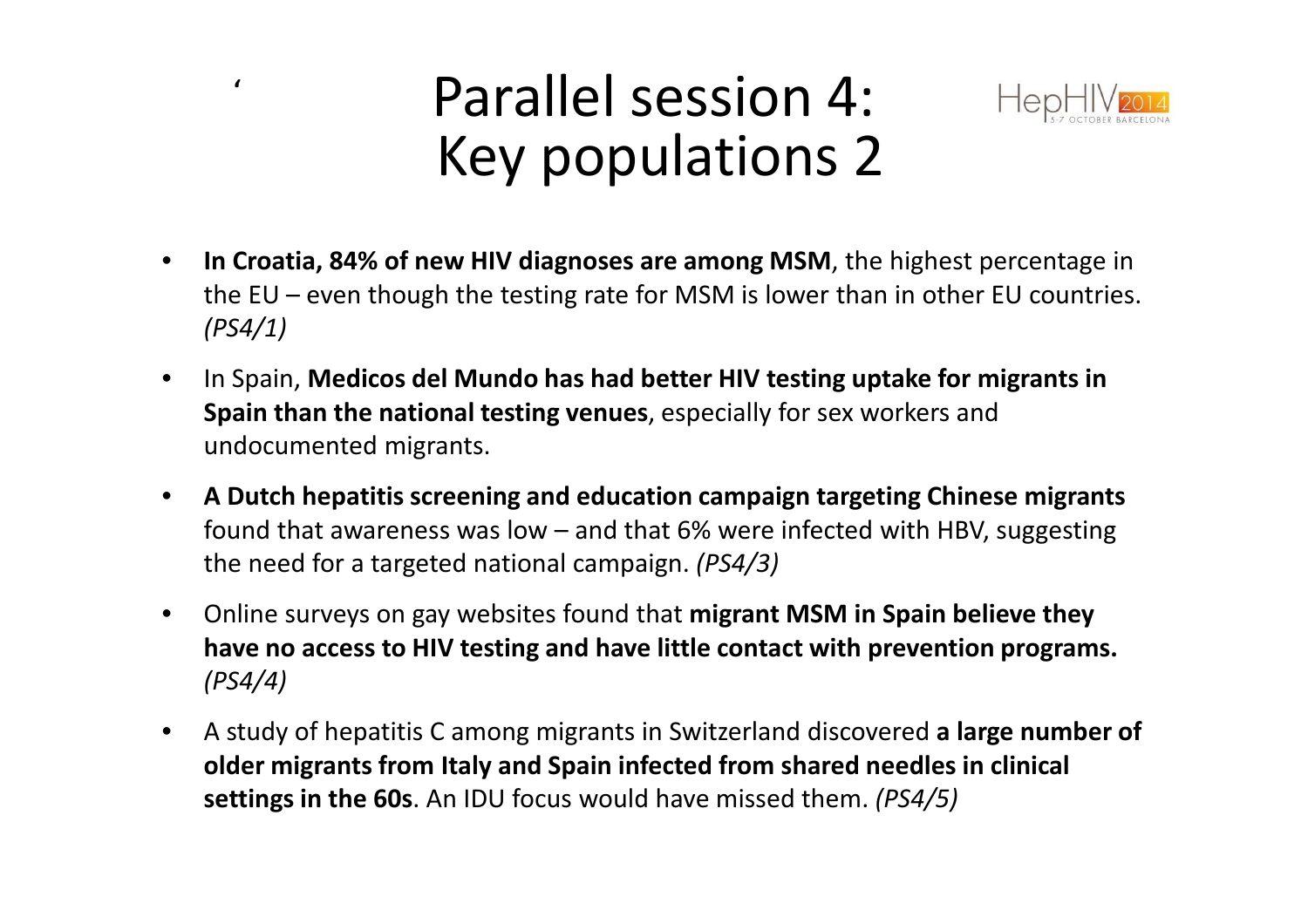## Parallel session 5: The treatment cascade



- The HIV continuum of care in Belgium shows low attrition between steps, though **non-nationals are less linked to care and retained in treatment** than Belgian natives. *(PS5/1)*
- $\bullet$  **Rapid testing by peer educators at an infectious disease unit** in Seville identified more HIV positive cases (13%) among risk groups than other testing venues (1%). *(PS5/2)*
- $\bullet$  Eurosida sites outside of Eastern Europe reported that though, as expected, lower HBV scores were associated with a greater risk of fibrosis, **the association was not observed with HCV**. *(PS5/3)*
- A survey of hepatitis referrals to specialists in six EU countries found few common practices, suggesting **a need for effective screening and referral protocols for hepatitis**. *(PS5/4)*
- A literature review found that **screening migrant populations for HBV or HCV is relatively cost-effective**, but data are needed to analyzecombined screening for HBV, HCV and TB. *(PS5/5)*